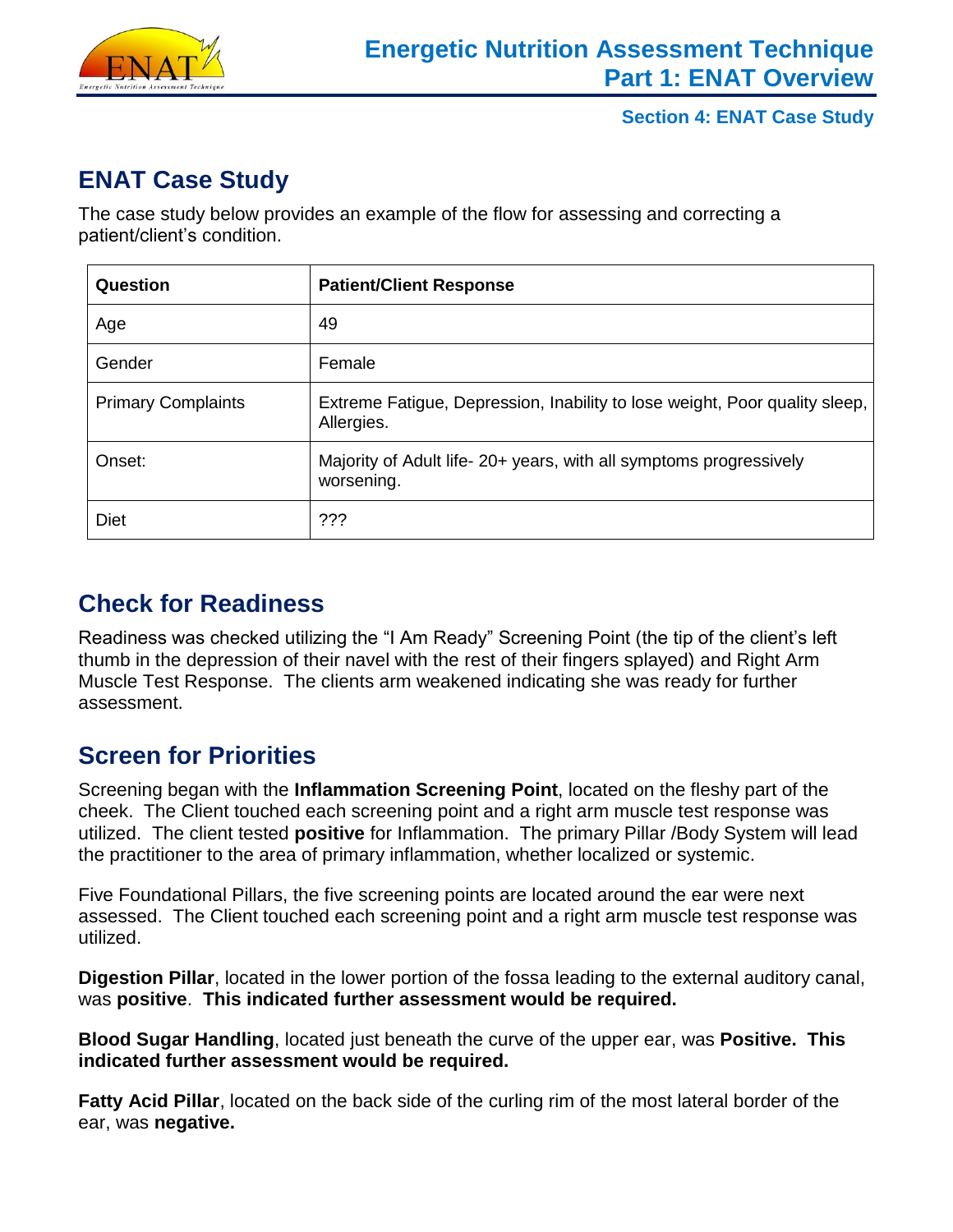

**Tissue Mineral Status**, located along the middle third of the sternocleidomastoid muscle, was **negative**.

**Hydration Pillar**, located on the tragus of the ear, was **negative.**

The Body Systems were adressed next. The four screening points are located around the eye. The Client touched each screening point and a right arm muscle test response was utilized.

**Endocrine System,** located in the area which spans across the upper nasal bridge, was **positive. This indicated further assessment would be required.**

**Immune/Allergy System,** located along the medial infraorbital ridge along the ethmoid bone, was **negative.**

**Cardiovascular System,** located along the lateral infraorbital ridge, was **negative.**

**Neurological/ Detoxification System,** located along the lateral infraorbital ridge, was **positive. This indicated further assessment would be required.**

The last Screening group to be assessed was the Nutrition group. These screening points are located on the lips. The Client touched each screening point with their teeth and a right arm muscle test response was utilized.

**Micro Nutrient,** located on the upper lip, was negative.

**Macro Nutrient,** located on the lower lip was **positive. This indicated further assessment would be required.**

# **Assess for Specifics**

### **Digestion**

**Emotional Digestion Screening Point** was assessed first, the client made a fist with their left hand and placed it over the stomach. This was a **positive** test indicating that there was an emotional component to the client's digestive issues. Supplementation was assessed utilizing RAMTR and Nutritional Support List, Dosing Screening Points. Results were recorded.

**Parotid Gland** involvement was next assessed. The client pinched the attachment of the lower medial earlobe with their left index finger and thumb, and RAMTR was negative.

**The RAMTR was utilized in conjunction with touching over the organ**, indicating that there was involvement with**- Gallbladder** and **Small Intestine.**

**The Nutritional Reflexes** for the **Gallbladder** and **Small Intestines** were next assessed. The **Murphy's Sign** and **thumb web reflexes** were both tender with the Gall Bladder assessment. The practitioner asked if the Emotional Digestion component would address the Gallbladder dysfunction and it did. No further supplementation was required for this organ.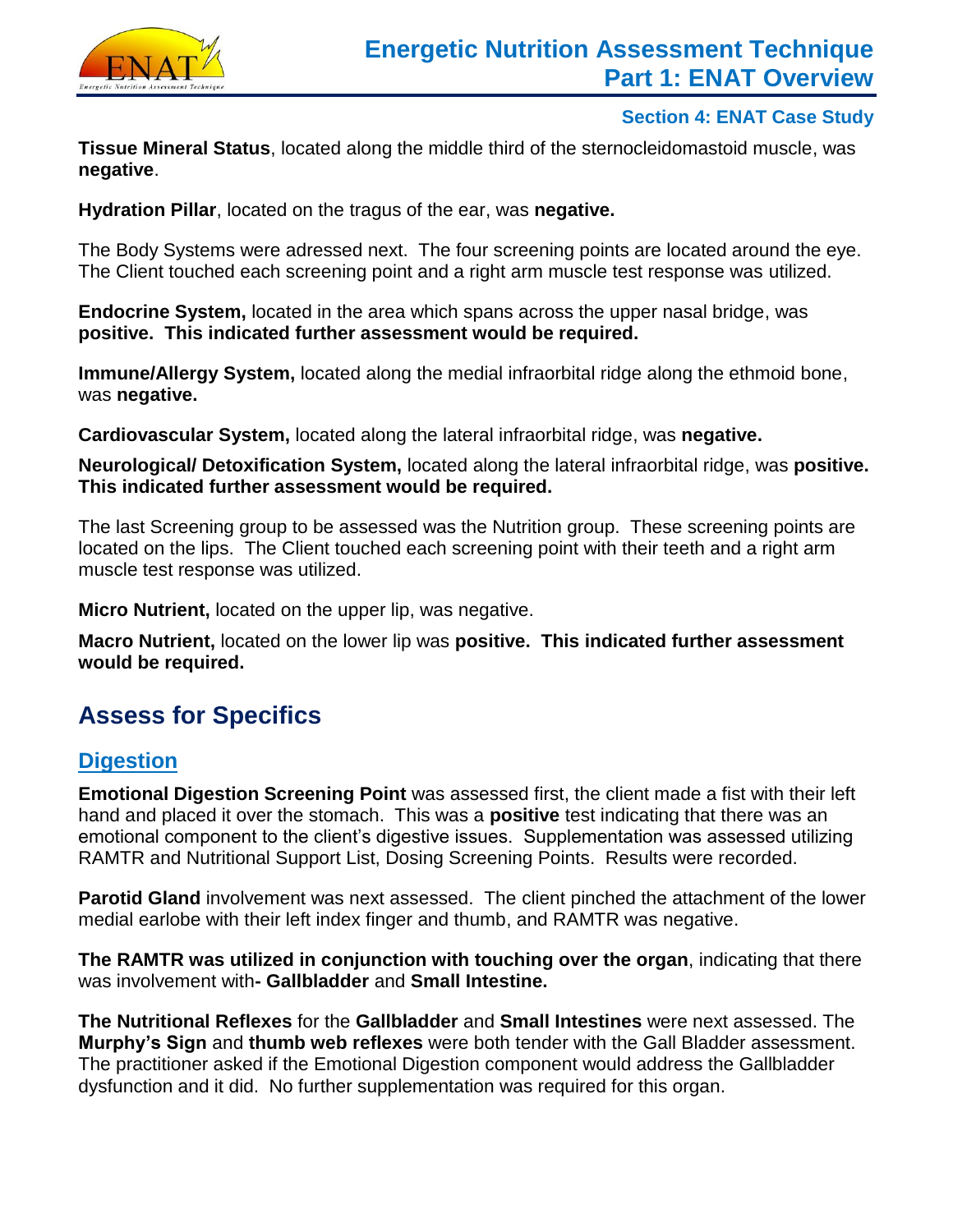

The Small Intestine palpation indicated tenderness in the top half of the **Bennet's Reflex** area. Since this was also an area that had tested positive for **Inflammation,** the following additional assessments were done. The Immune Sub Screening Points; Viral Infection, Super Germ Infection, Parasite infection, Strep Infection, Staph Infection, Yeast and Fungal Infection were all assessed. **Yeast Infection was positive.** The Advanced Screening tools, Celiac Disease and Non-Celiac Gluten Sensitivity were also utilized. **Non-Celiac Gluten Sensitivity was positive**. Supplementation and Dietary changes were assessed utilizing RAMTR and Nutritional Support List, Dosing Screening Points. Results were recorded.

### **Blood Sugar Handling**

**The RAMTR was utilized in conjunction with touching over the organ**, indicating that there was involvement with **Adrenal Glands.**

**The Nutritional Reflexes** for the **Adrenal Glands** were next assessed. The **Chapman Reflex and Inguinal Ligaments** were both tender. Additionally she did have an apparent short left leg length, indicating a **Posterior Ilium**.

**Type II Diabetes, Stage 3 Adrenal Exhaustion** and **Glycation** screening points were further assessed. **Stage 3 Adrenal Gland Exhaustion** and **Glycation** were **positive.** Supplementation was assessed utilizing RAMTR and Nutritional Support List, Dosing Screening Points. Results were recorded.

### **Endocrine System**

**The RAMTR was utilized in conjunction with touching over the organ**, indicating that there was involvement with the **Ovaries.** Screening the client further, utilizing the RAMTR revealed both **Pituitary** and **Ovarian** involvement.

**The Nutritional Reflexes** for the **Ovaries** were next assessed. The **Chapman Reflex** for the Left Ovary was tender. Supplementation was assessed utilizing RAMTR and Nutritional Support Lists for both the Pituitary and Ovaries, Dosing Screens. Results were recorded.

### **Neurological/Detoxification System**

The Sub Screening Point for the Neurologic Involvement was Negative. The **Nutritional Reflexes** for the **Liver** were next assessed. They were tender, indicating a **positive** response. The **Inflammation** was earlier indicated in this area. Liver Detoxification Assessment was evaluated.

### **Macro-Nutrition**

The Sub Screening Points for Macro Nutrients were assessed.

**Deficiency of Water,** located on the left temporal area, was **negative.**

**Essential Amino Acids,** located along the sagittal suture, was **positive**.

**Excessive Carbohydrates,** located on the left lower triceps, was **positive**.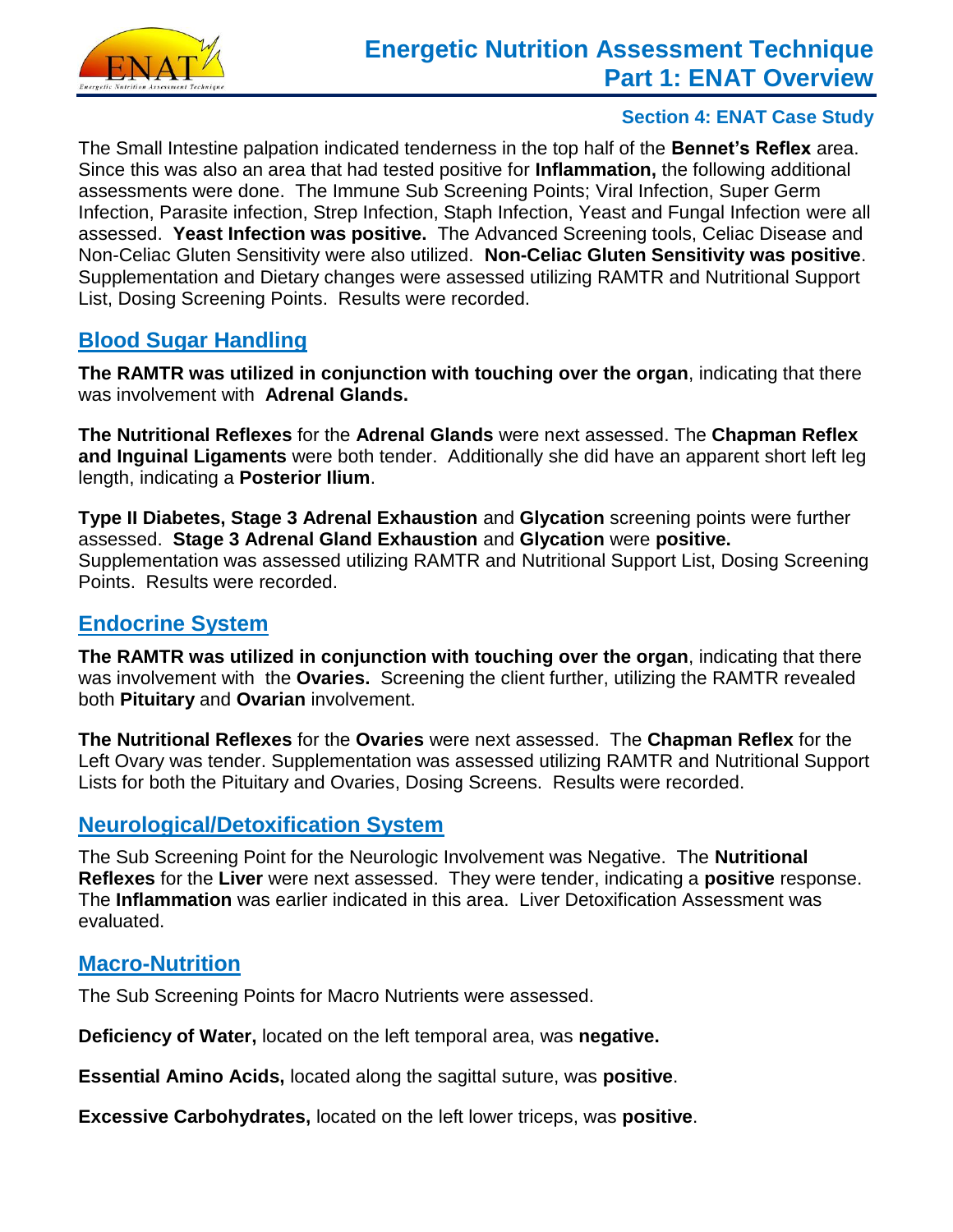

**Fat Imbalance,** located just above the antecubital area, was **negative.**

Further assessment on dietary intake was assessed by utilizing the RAMTR and the asking questions. Different diet considerations and plans were addressed. Specifically, increasing protein intake, Gluten free and Blood Sugar Regulation considerations were addressed. The caloric Consumption indicators were also assessed. The client did test **positive** for **Caloric Over Consumption.** Results were recorded.

# **Analyze Findings**

Our assessment of the patient/client presupposes our knowledge base of ENAT as well as other trainings and modalities that we bring to the table in our initial assessment and followups. The patient/client's condition and symptoms, will often guide the practitioner to the priority of involvement, even in the most difficult of cases.

Initial inspection of the patient/client is a must. Body type, skin tone, hair, height/weight, speech, and posture are a few of the entering signs that need to be evaluated. A comprehensive case history must be performed by the ENAT practitioner. Also, an open mind and intuition are essential ingredients with no pre judgments as to what the priority is/what the cause is without a comprehensive ENAT examination.

In following the model of the integration of The Five Foundational Pillars and Body Systems, the practitioner is reminded that whatever the entering complaint or symptom picture, the Pillars and Body System analysis hold the key. When working with patients/clients, one must become like a chess player, to look ahead and see what will happen eight moves from now. For example: If the digestive pillar is the priority revealing an HCL deficiency and I give Hydrozyme and the Tissue Mineral Assessment (Löwenberg's Test is positive) will the Hydrozyme result in better absorption and allow Calcium to be migrated out of the blood into the tissues? The beautiful thing is that the body and ENAT reflexes talk to us through our RAMTR, Functional Reflexes, Bioenergetic testing, and our Lingual Neural Testing. The ENAT practitioner has many options to verify his/her thinking and ultimate corrective process.

Again, the ENAT practitioner must not presuppose anything, that A plus B plus C equals D..... A may go to D then back to C and so on!! The practitioner must not always think linear but use his/her knowledge to ask the best questions. This has been discussed in ENAT I: The Basics; We are the sum of all we know, the way we visualize something and the information about the subject allows us to ask the specific question. For example "Should I go bowling?" and "Can I go bowling?" after the correction of a chronic shoulder condition are two extremely different questions to the Subconscious Mind of the patient/client.

The ENAT practitioner is also instructed in being sensitive to how much information, education, etc. they expose the patient/client to at each visit. The majority of New Patients are somewhat skeptical, fearful about the procedures to be utilized on them, as well as the number of recommendations e.g. Supplements are given and tolerance to them. Again, this will vary greatly from client to client but is important to take into consideration, especially with first time entering patient/clients and follow up visits.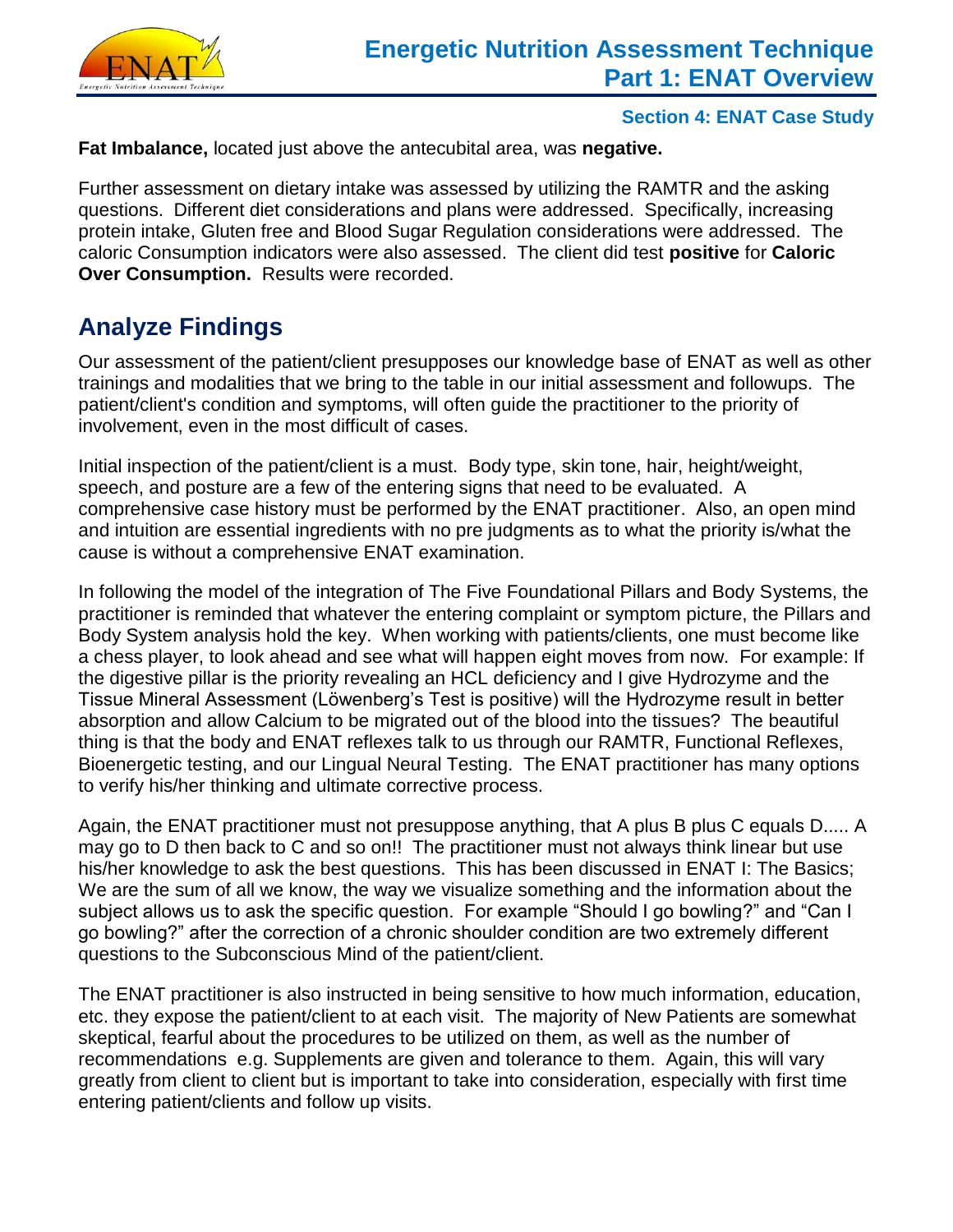

## **Energetic Nutrition Assessment Technique Part 1: ENAT Overview**

#### **Section 4: ENAT Case Study**

"Less is More" There is a tendency for the practitioner to want to "FIX" everything on the first visit. In my experience over the years, our ability to access and use the tools to evaluate the priority and recommend accordingly creates outstanding results and compliance, building a strong relationship that will last for years. Overwhelming the patient/client on the first visit can be detrimental for both practitioner and client.

The ENAT practitioner must remember to always go back to their foundation: The Five Foundational Pillars of Nutrition, Body Systems and Sub reflexes, the Functional Assessment Reflexes, Master ENAT and Sub Screening Points. There will be your answer!! ENAT practitioners must be reminded that if there is failure to achieve specific symptom/condition results, they do not hesitate to refer out to the appropriate health care provider.

## **Create Recommendations**

### **Nutritional Recommendations**

| Supplement | Dosage | Upon<br><b>Rising</b> | AM | Noon | After-<br>noon | Even-<br>ing | <b>Bed</b><br>time | With<br>Food |
|------------|--------|-----------------------|----|------|----------------|--------------|--------------------|--------------|
|            |        |                       |    |      |                |              |                    |              |
|            |        |                       |    |      |                |              |                    |              |
|            |        |                       |    |      |                |              |                    |              |
|            |        |                       |    |      |                |              |                    |              |
|            |        |                       |    |      |                |              |                    |              |
|            |        |                       |    |      |                |              |                    |              |
|            |        |                       |    |      |                |              |                    |              |
|            |        |                       |    |      |                |              |                    |              |

### **Dietary Recommendations**

In my nearly 38 years of clincical experience, I have seen a multitude of diets: detoxs, fit for life, raw food, macrobiotic, metabolic typing, eat right for your blood type, veganism, vegetarianism and numerous other programs, too many to mention, that have come and gone. I do believe it is essential that the ENAT practitioner have full knowledge of the program, diet or food recommendations prior to prescribing it to the patient/client. In my clinical practice, I have never recommended a product, program or diet that I myself have not utilized or at the very least tried.

In the ENAT System, we pride ourselves on our ability to be specific in our findings and recommendations, while knowing that even though many of our patients/clients can be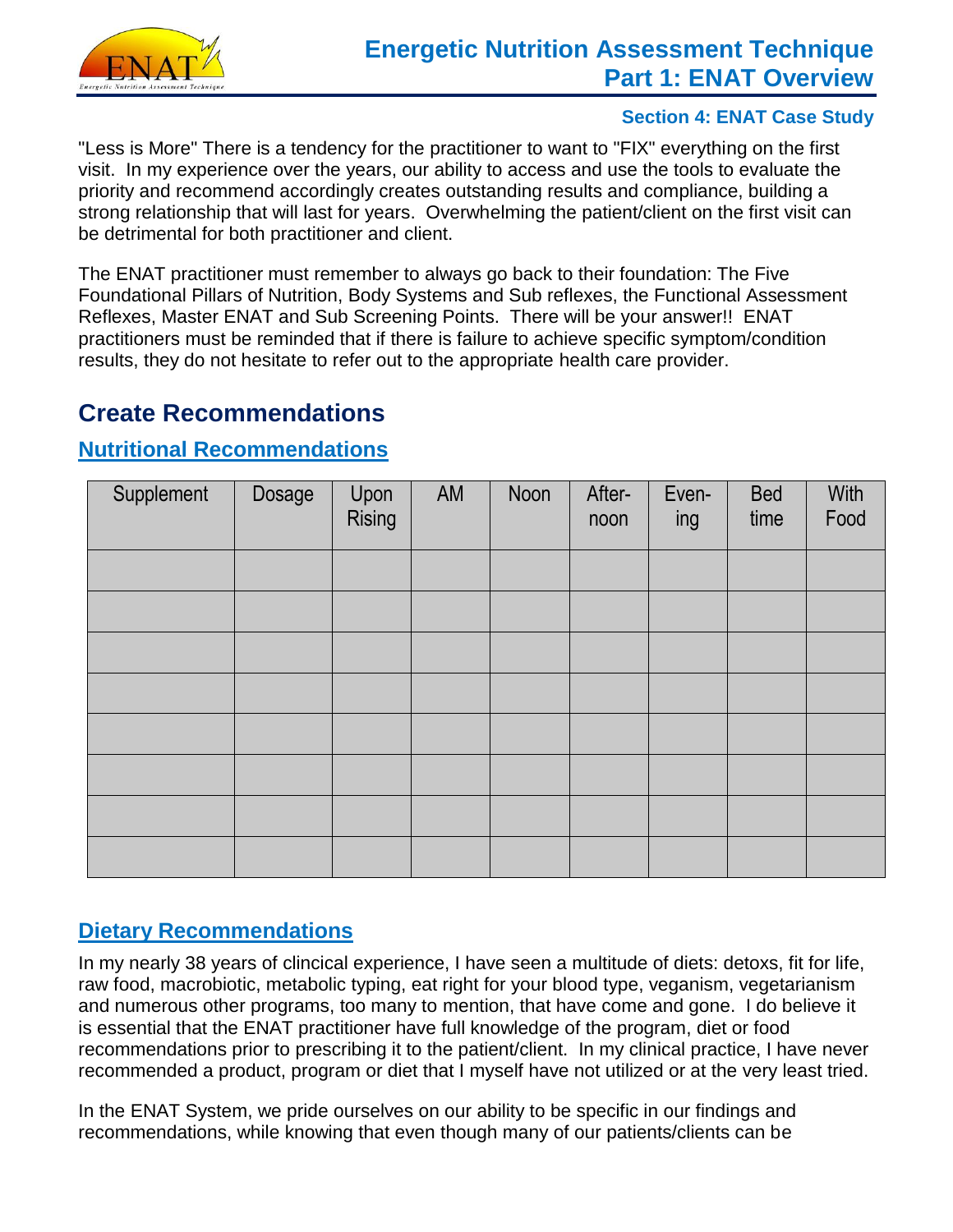

## **Energetic Nutrition Assessment Technique Part 1: ENAT Overview**

#### **Section 4: ENAT Case Study**

exhibiting the same symptoms/conditions, the underlying cause and corrective procedures are not the same for all. This reasoning is especially important when it comes to dietary and lifestyle recommendations, as they relate to the overall wellness plan of the client. The ENAT practitioner must be conscious of the fact that many of his or her clients will present themselves to their practice with preconceived ideas and notions as to what is best for themself having tried various programs, which to one extent or another have succeeded or failed at helping them to improve and feel better. Our Bioenergetic tools, in combination with other Neurological Assessment Tools will guide the practitioner to what diet, food (more or less) and solutions are beneficial for the patient/client.

In establishing the plan with the patient/client, the ENAT practitioner, having been trained in their specialty with a nutritional background, should decide what dietary beliefs and structure they feel most comfortable utilizing in their practice for the achievement of optimal results and then establish a line of questioning and testing based upon that foundation. For example, in my practice I utilize diet plans that focus on Low Glycemic/Meat Diets and The Forty, Thirty, Thirty per cent diet as related to the Zone Diet Premise. I use dietary guidelines that are based on Chinese Medicine principles, Hypoglycemic and Adrenal Protocols, Metabolic Typing Diets focusing on supporting the Parasympathetic and Sympathetic Nervous Systems, diets that focus on Gluten Free and Allergy/Sensitivities and several other types of diet depending on the needs of the patient.

Once the program of dietary strategies is established by the ENAT practitioner, the following guidelines for questioning should become part of the Bio-Energetic Questioning Process:

I. Determine using the RAMTR if dietary recommendations are indicated for the patient/client plan

2. Determine if they need more or less of a specific food group e.g. more protein, less carbohydrate

3. Determine other food groupings: condiments, fruit/vegetables, liquids (juice, water, etc.), better with vegetable protein than animal protein

4 Other lines of questions: What is the best diet for this patient/client? How many grams of protein per day? How many small meals do they need per day (e.g. hypoglycemia)? What are the best types of fats to consume e.g. avocados, nuts, etc.? What is the best raw food program? Is the Eat Right for your Blood Type good for this patient/client? Is the Gluten Free Diet the Best?

5. Put it all together: Once established, the ENAT practitioner now has an individualized/specific program for the patient/client, unique to them in addition to a nutritional supplemental program designed to achieve optimal wellbeing...

In conclusion, The ENAT practitioner, having the ability to use all their knowledge base and remembering that we are the "Sum Total of What We Know", has at their disposal Bioenergetic Testing and all of the Assessment Tools to utilize to design a specific dietary guidelines for each of their patients/clients.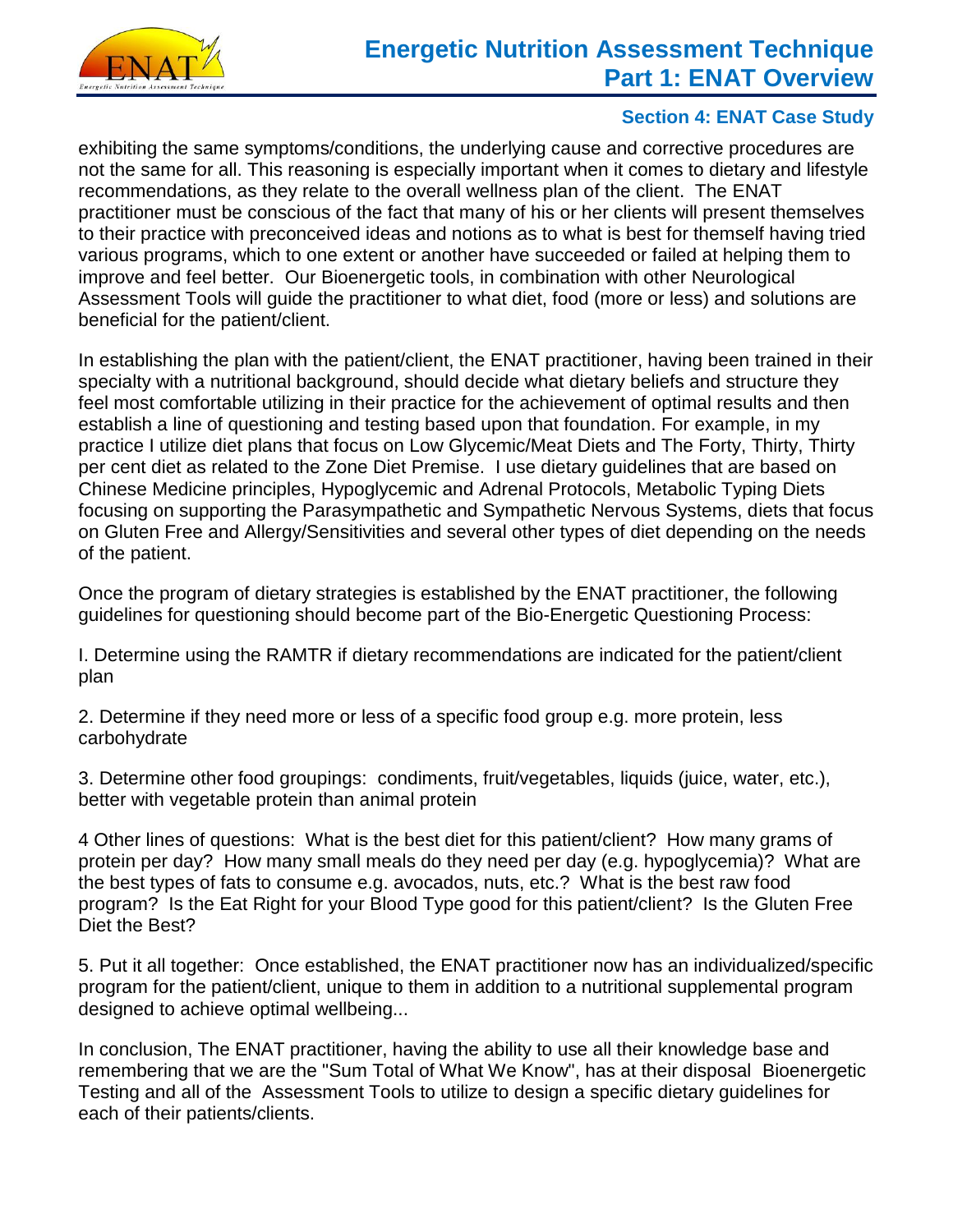

### **Lifestyle Recommendations**

- Aerobic/Anaerobic Exercise
- Art
- Being in Nature
- Dance
- Fun
- Charity Work
- Homeopathy
- Hypnotherapy
- Journal
- Laughter
- Massage
- **Meditation**
- Music
- Poetry
- Pleasure
- Prayer
- Proper use of Language
- Reading for Pleasure
- Spiritual; Retreat
- Self-Expression/ Verbalization
- Singing
- Swimming
- Tia Chi/Chi Kung
- Theater/Museums
- **Travel**
- Yoga